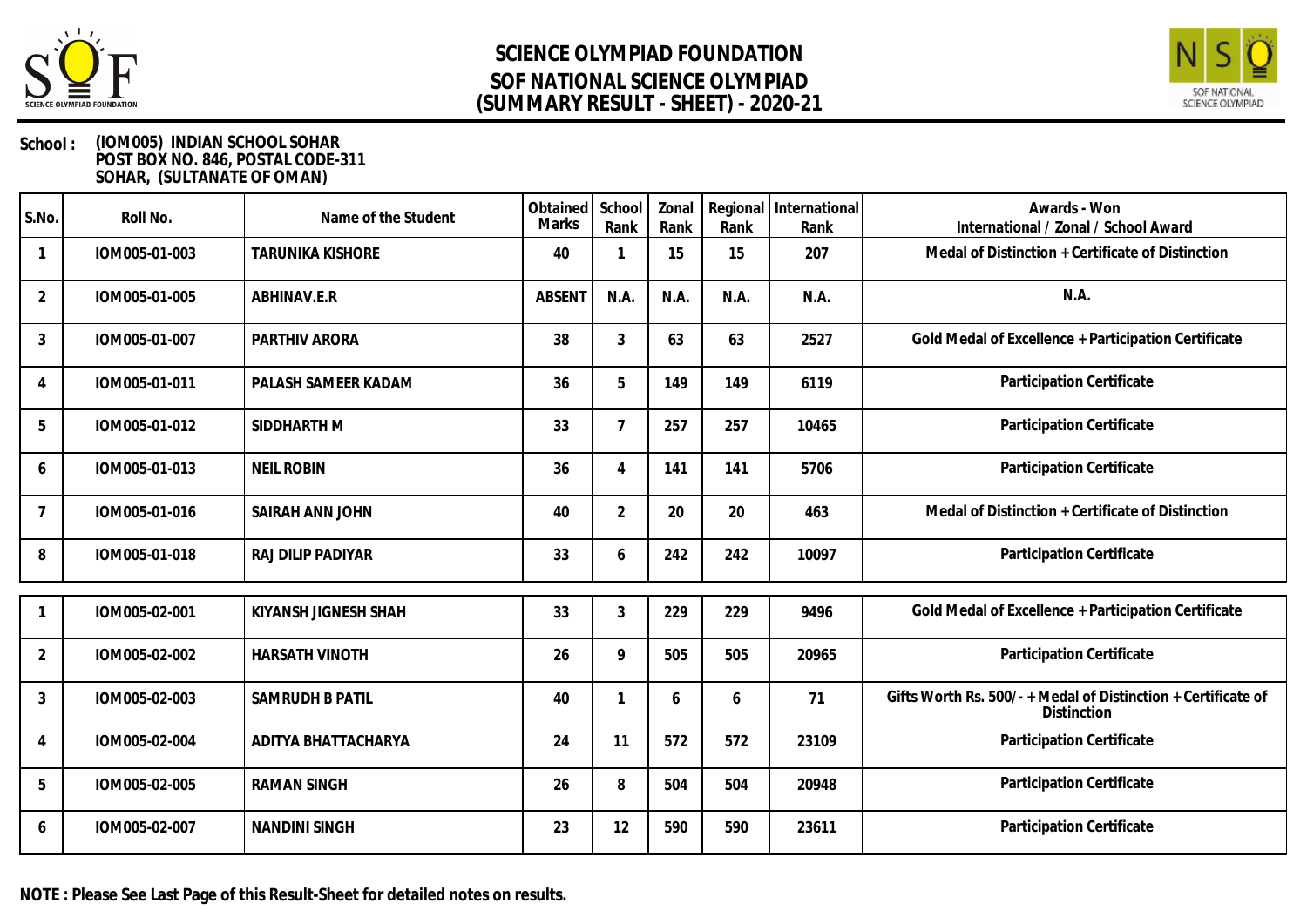



### **School : (IOM005) INDIAN SCHOOL SOHAR POST BOX NO. 846, POSTAL CODE-311 SOHAR, (SULTANATE OF OMAN)**

| S.No.          | Roll No.      | Name of the Student        | Obtained<br>Marks | School<br>Rank            | Zonal<br>Rank | Rank | Regional International<br>Rank | Awards - Won<br>International / Zonal / School Award |
|----------------|---------------|----------------------------|-------------------|---------------------------|---------------|------|--------------------------------|------------------------------------------------------|
| $\overline{7}$ | IOM005-02-008 | AVANISH MANISH JAGTAP      | 23                | 13                        | 602           | 602  | 24155                          | Participation Certificate                            |
| 8              | IOM005-02-010 | SIDDHARTH SINHABABU        | 35                | 2                         | 178           | 178  | 7246                           | Gold Medal of Excellence + Participation Certificate |
| 9              | IOM005-02-012 | ANUSHA YADAV               | 24                | 10                        | 564           | 564  | 22772                          | Participation Certificate                            |
| 10             | IOM005-02-013 | APURBA OJHA                | 31                | 6                         | 337           | 337  | 13749                          | Participation Certificate                            |
| 11             | IOM005-02-014 | <b>ZOYA SARDAR</b>         | 32                | $\boldsymbol{\varLambda}$ | 285           | 285  | 11625                          | Gold Medal of Excellence + Participation Certificate |
| 12             | IOM005-02-015 | APOORVA ARAVIND MAIYA      | 28                | $\overline{7}$            | 449           | 449  | 18392                          | Participation Certificate                            |
| 13             | IOM005-02-017 | <b>AARAV RAYAT</b>         | <b>ABSENT</b>     | N.A.                      | N.A.          | N.A. | N.A.                           | N.A.                                                 |
| 14             | IOM005-02-018 | SHASHANK SUNIL KURUP       | 31                | 5                         | 327           | 327  | 13441                          | Participation Certificate                            |
|                | IOM005-03-001 | MAHASHREE CHETAN JUNGIWALA | 24                | 11                        | 160           | 160  | 282                            | Participation Certificate                            |
| $\overline{2}$ | IOM005-03-002 | PRIYANSH MAHADEVWALA       | 35                | $\overline{2}$            | 22            | 22   | 27                             | Medal of Distinction + Certificate of Distinction    |
| 3              | IOM005-03-003 | SHRIJITA PAL               | 25                | 10                        | 142           | 142  | 246                            | Participation Certificate                            |
| 4              | IOM005-03-004 | YASH PINTU YADAV           | 34                | 3                         | 29            | 29   | 37                             | Gold Medal of Excellence + Participation Certificate |
| 5              | IOM005-03-005 | SHREEJA SEN                | 34                |                           | 30            | 30   | 38                             | Gold Medal of Excellence + Participation Certificate |
| 6              | IOM005-03-006 | ZAKI MAZHAR ZAHUR          | 28                |                           | 103           | 103  | 164                            | Participation Certificate                            |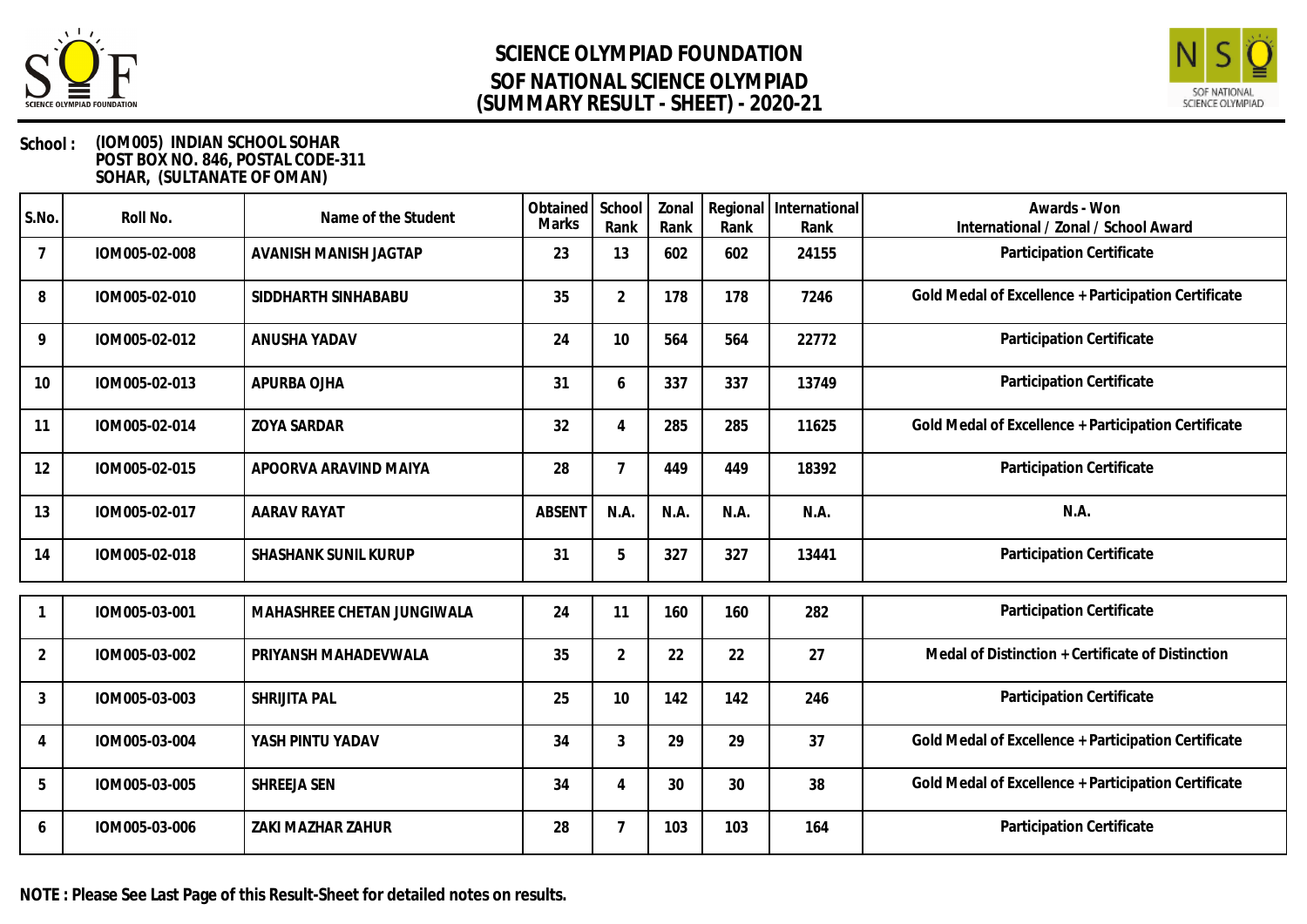



| S.No.          | Roll No.                                            | Name of the Student           | Obtained  <br><b>Marks</b> | School<br>Rank | Zonal<br>Rank | Rank           | Regional   International<br>Rank | Awards - Won<br>International / Zonal / School Award                                            |
|----------------|-----------------------------------------------------|-------------------------------|----------------------------|----------------|---------------|----------------|----------------------------------|-------------------------------------------------------------------------------------------------|
| $\overline{7}$ | IOM005-03-007                                       | <b>CHARMI CHOKSHI</b>         | 29                         | 6              | 89            | 89             | 136                              | Participation Certificate                                                                       |
| 8              | IOM005-03-008                                       | <b>DIVYAM MOHANTY</b>         | 39                         |                | 3             | $\mathfrak{Z}$ | $\mathbf{3}$                     | Gifts Worth Rs. 1000/- + International Bronze Medal + Certificate<br>of Outstanding Performance |
| 9              | IOM005-03-009                                       | <b>GIRIJA AMITKUMAR PATEL</b> | 21                         | 12             | 203           | 203            | 376                              | Participation Certificate                                                                       |
| 10             | IOM005-03-010                                       | <b>JOVAN JOSEPH</b>           | 31                         | 5              | 64            | 64             | 90                               | Gold Medal of Excellence + Participation Certificate                                            |
| 11             | IOM005-03-011                                       | SIDDARTH NIDEESH              | 31                         | 5              | 64            | 64             | 90                               | Gold Medal of Excellence + Participation Certificate                                            |
| 12             | IOM005-03-014                                       | AYSHA FATIMA ANWAR            | 27                         | 8              | 118           | 118            | 194                              | Participation Certificate                                                                       |
| 13             | Original - ZN5000-03-357<br>Revised - IOM005-03-015 | <b>GURBIR SINGH MATHARU</b>   | 25                         | 9              | 140           | 140            | 244                              | Participation Certificate                                                                       |
|                | IOM005-04-001                                       | <b>DHRITI BASU</b>            | 40                         |                |               |                |                                  | Gifts Worth Rs. 1000/-+International Gold Medal + Certificate<br>of Outstanding Performance     |
| 2              | IOM005-04-002                                       | <b>AVANTHIKA SENTHIL</b>      | 32                         | 5              | 33            | 33             | 60                               | Gold Medal of Excellence + Participation Certificate                                            |
| 3              | IOM005-04-003                                       | M.A.ADITHYA                   | 37                         | $\overline{2}$ | 6             | 6              | 12                               | Gifts Worth Rs. 500/- + Medal of Distinction + Certificate of<br>Distinction                    |
|                | IOM005-04-004                                       | MARIA ELSA EAPEN              | 19                         | 13             | 205           | 205            | 412                              | Participation Certificate                                                                       |
| 5              | IOM005-04-005                                       | KAUSHIKA.V                    | 35                         | 3              | 16            | 16             | 29                               | Medal of Distinction + Certificate of Distinction                                               |
| 6              | IOM005-04-006                                       | <b>SANCHI SINGH</b>           | 16                         | 19             | 243           | 243            | 490                              | Participation Certificate                                                                       |
| $\overline{7}$ | IOM005-04-007                                       | S SUHAIR BASHA                | 25                         | 6              | 126           | 126            | 243                              | Gold Medal of Excellence + Participation Certificate                                            |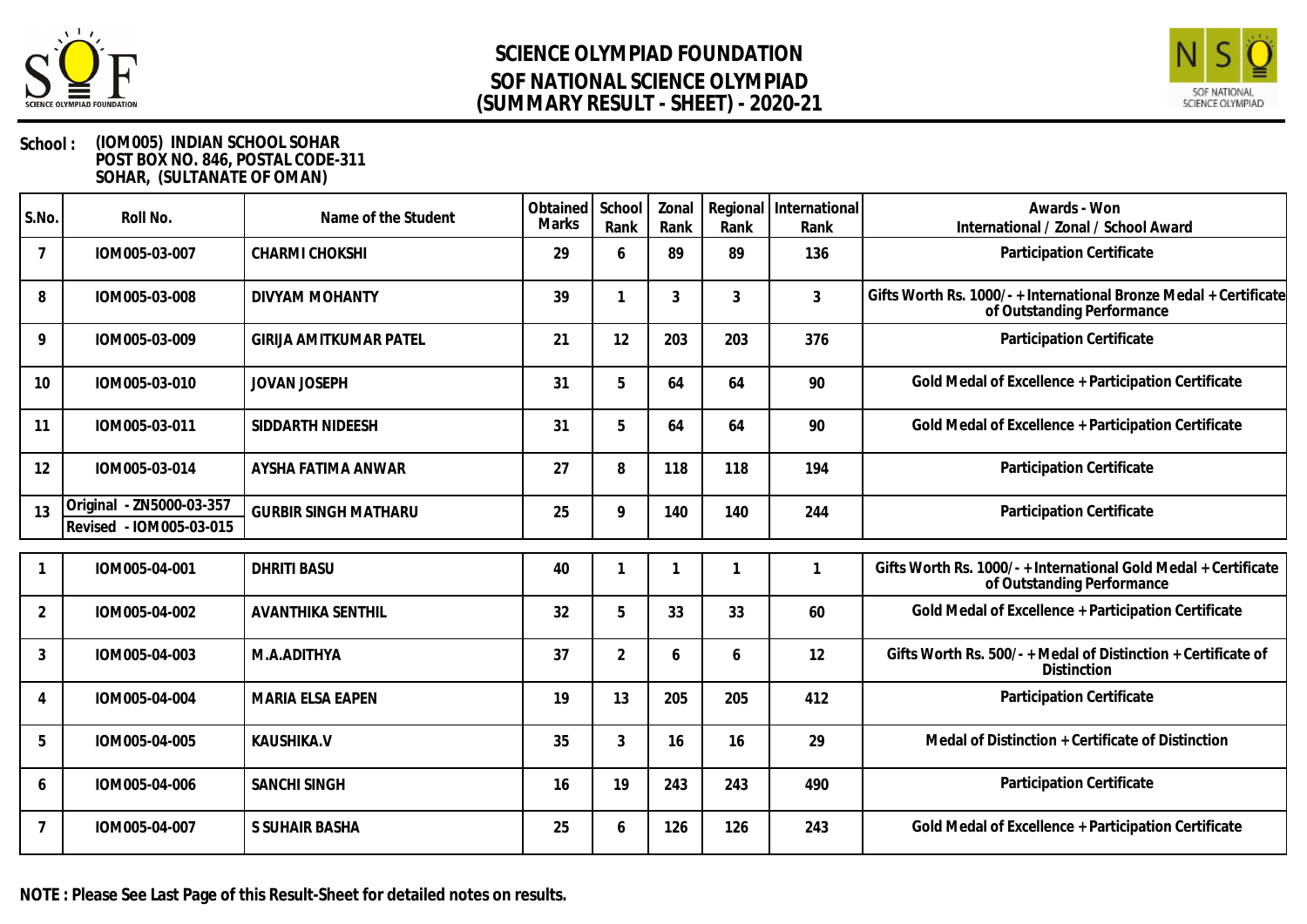



| S.No. | Roll No.                                            | Name of the Student              | Obtained<br>Marks | School<br>Rank | Zonal<br>Rank | Rank | Regional   International<br>Rank | Awards - Won<br>International / Zonal / School Award |
|-------|-----------------------------------------------------|----------------------------------|-------------------|----------------|---------------|------|----------------------------------|------------------------------------------------------|
| 8     | IOM005-04-008                                       | CHENNURU ESWAR VARA PRASAD REDDY | 20                | 11             | 185           | 185  | 376                              | Participation Certificate                            |
| 9     | IOM005-04-010                                       | <b>AGNES LIZA EMMANUEL</b>       | 17                | 18             | 238           | 238  | 472                              | Participation Certificate                            |
| 10    | IOM005-04-011                                       | PRANAV TY                        | 18                | 17             | 225           | 225  | 446                              | Participation Certificate                            |
| 11    | IOM005-04-013                                       | NIVEDITA RAJASHEKAR HIREMATH     | 15                | 20             | 262           | 262  | 525                              | Participation Certificate                            |
| 12    | IOM005-04-016                                       | <b>ABHINAV JITHISH</b>           | 33                |                | 29            | 29   | 51                               | Gold Medal of Excellence + Participation Certificate |
| 13    | IOM005-04-018                                       | MANGALPRABHU. MANDIRAMURTHI      | 20                | 12             | 190           | 190  | 382                              | Participation Certificate                            |
| 14    | IOM005-04-019                                       | <b>STEVE JOHN</b>                | 19                | 14             | 207           | 207  | 415                              | Participation Certificate                            |
| 15    | IOM005-04-020                                       | MOHAMMAD ZAYAN                   | 19                | 15             | 213           | 213  | 423                              | Participation Certificate                            |
| 16    | IOM005-04-021                                       | <b>RISHABH R</b>                 | 23                | 8              | 147           | 147  | 295                              | Participation Certificate                            |
| 17    | IOM005-04-024                                       | SHREYANSHI BISWAL                | 18                | 16             | 224           | 224  | 445                              | Participation Certificate                            |
| 18    | IOM005-04-025                                       | <b>DHYAN SAJILESH</b>            | 23                | 9              | 149           | 149  | 297                              | Participation Certificate                            |
| 19    | IOM005-04-026                                       | <b>AYSHA MINHAJ</b>              | 24                | 7              | 133           | 133  | 268                              | Participation Certificate                            |
| 20    | Original - ZN5000-04-348<br>Revised - IOM005-04-027 | THEERAJ MURUGAN                  | 21                | 10             | 176           | 176  | 355                              | Participation Certificate                            |
|       | IOM005-05-001                                       | AKSHARA SANJAY WADKAR            | 32                | 9              | 216           | 216  | 629                              | Participation Certificate                            |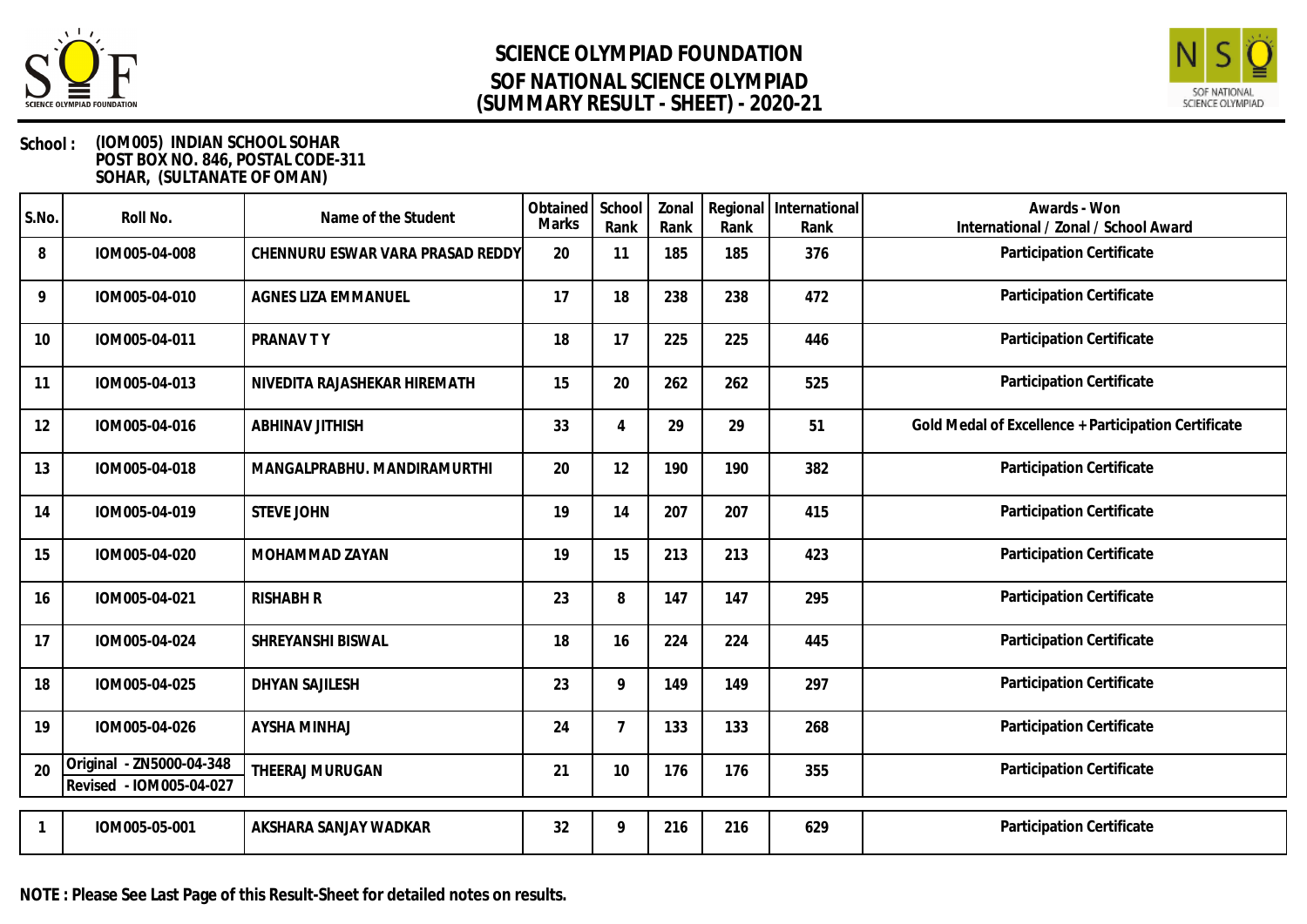



| S.No.          | Roll No.      | Name of the Student     | Obtained  <br>Marks | School<br>Rank | Zonal<br>Rank | Regional<br>Rank | International<br>Rank | Awards - Won<br>International / Zonal / School Award |
|----------------|---------------|-------------------------|---------------------|----------------|---------------|------------------|-----------------------|------------------------------------------------------|
| $\overline{2}$ | IOM005-05-004 | <b>KANDARP VAISHNAV</b> | 17                  | 13             | 391           | 391              | 1267                  | Participation Certificate                            |
| 3              | IOM005-05-005 | <b>AVANEESH GUPTA</b>   | 43                  | $\Delta$       | 83            | 83               | 229                   | Gold Medal of Excellence + Participation Certificate |
| 4              | IOM005-05-006 | <b>ABEL ROBIN</b>       | 51                  |                | 19            | 19               | 61                    | Medal of Distinction + Certificate of Distinction    |
| 5              | IOM005-05-008 | <b>KOVID PANT</b>       | 33                  | 8              | 208           | 208              | 600                   | Participation Certificate                            |
| 6              | IOM005-05-009 | R.E. JOHN REO           | 37                  | 5              | 152           | 152              | 426                   | Participation Certificate                            |
| $\overline{7}$ | IOM005-05-011 | MOHAMMAD ABRAR ANWAR    | 48                  | $\overline{2}$ | 34            | 34               | 109                   | Gold Medal of Excellence + Participation Certificate |
| 8              | IOM005-05-012 | <b>MAHI SUNIL PATIL</b> | 26                  | 12             | 314           | 314              | 929                   | Participation Certificate                            |
| 9              | IOM005-05-013 | <b>NISHAN ASIF</b>      | 37                  | 6              | 154           | 154              | 428                   | Participation Certificate                            |
| 10             | IOM005-05-014 | NIHARIKA                | 26                  | 10             | 307           | 307              | 917                   | Participation Certificate                            |
| 11             | IOM005-05-015 | <b>VISHARAD KHARE</b>   | 26                  | 11             | 312           | 312              | 927                   | Participation Certificate                            |
| 12             | IOM005-05-016 | SIDHARTH SUNIL KURUP    | 35                  | 7              | 181           | 181              | 513                   | Participation Certificate                            |
| 13             | IOM005-05-017 | SWARNAVO BANERJEE       | 45                  | $\mathfrak{Z}$ | 62            | 62               | 174                   | Gold Medal of Excellence + Participation Certificate |
| 14             | IOM005-05-018 | <b>VENYA KHARE</b>      | 14                  | 14             | 403           | 403              | 1344                  | Participation Certificate                            |
|                | IOM005-06-001 | <b>ARSHITA RAMESH</b>   | 28                  | 12             | 241           | 241              | 825                   | Participation Certificate                            |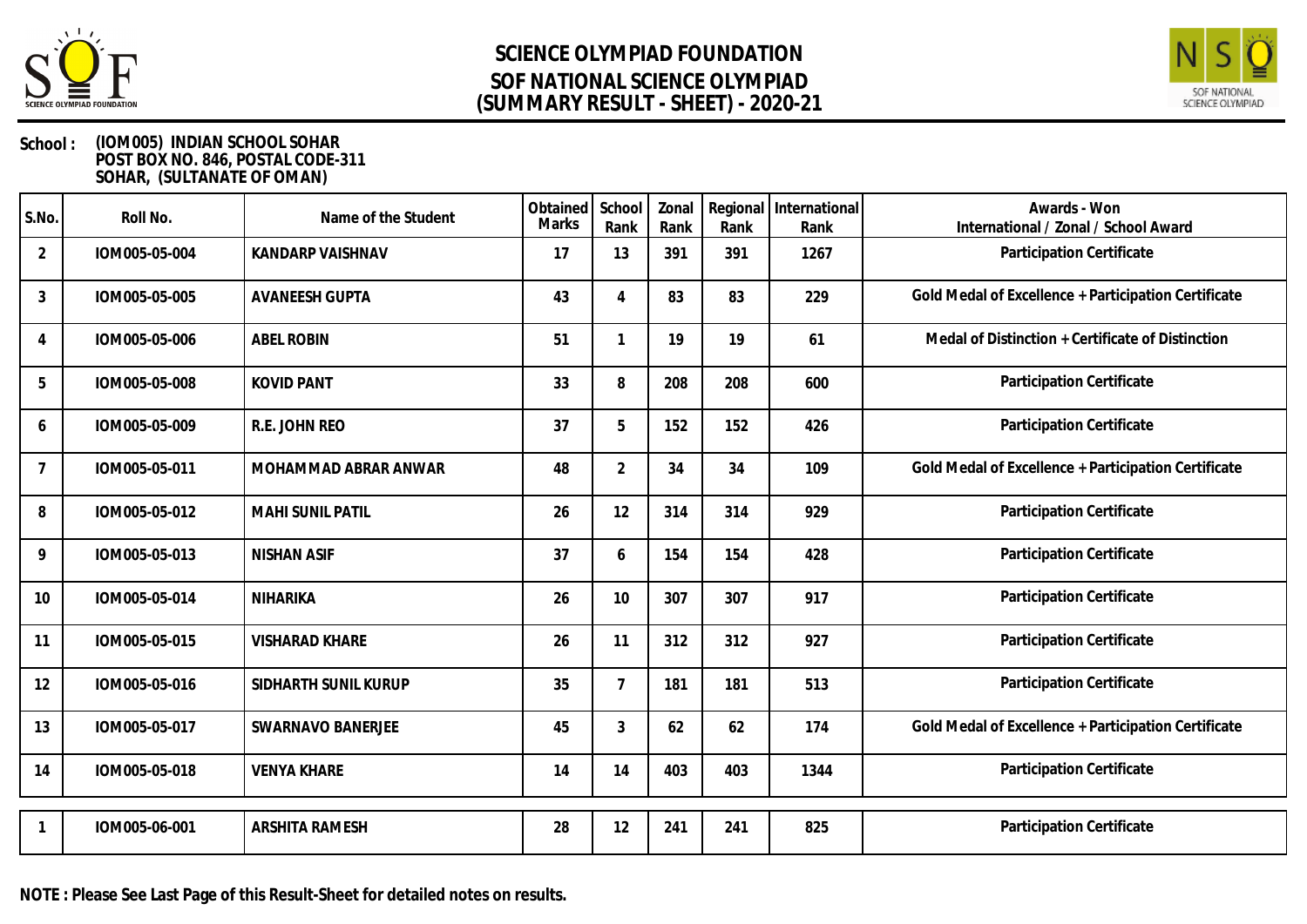



| S.No.          | Roll No.      | Name of the Student        | Obtained  <br><b>Marks</b> | School<br>Rank | Zonal<br>Rank | Rank | Regional   International<br>Rank | Awards - Won<br>International / Zonal / School Award |
|----------------|---------------|----------------------------|----------------------------|----------------|---------------|------|----------------------------------|------------------------------------------------------|
| $\overline{2}$ | IOM005-06-002 | SAFEENA KAMAR FAHIMY       | 14                         | 19             | 354           | 354  | 1334                             | Participation Certificate                            |
| 3              | IOM005-06-005 | SHAURYAVIR SINGH           | 31                         | 9              | 192           | 192  | 680                              | Participation Certificate                            |
| 4              | IOM005-06-006 | <b>SAYAN PAL</b>           | <b>ABSENT</b>              | N.A.           | N.A.          | N.A. | N.A.                             | N.A.                                                 |
| 5              | IOM005-06-007 | PRITHIKA KISHORE           | 48                         | $\overline{2}$ | 23            | 23   | 100                              | Medal of Distinction + Certificate of Distinction    |
| 6              | IOM005-06-008 | YASHASWINI JAIN            | 40                         |                | 79            | 79   | 311                              | Gold Medal of Excellence + Participation Certificate |
| $\overline{7}$ | IOM005-06-009 | YASHAS P                   | 20                         | 16             | 316           | 316  | 1143                             | Participation Certificate                            |
| 8              | IOM005-06-010 | ABHIMAN RAMESH DEWANGAN    | 45                         | 3              | 39            | 39   | 168                              | Gold Medal of Excellence + Participation Certificate |
| 9              | IOM005-06-013 | SHRABASTI SEN              | 35                         | 6              | 147           | 147  | 526                              | Participation Certificate                            |
| 10             | IOM005-06-014 | <b>GEORGE EMMANUEL</b>     | 36                         | 5              | 124           | 124  | 463                              | Gold Medal of Excellence + Participation Certificate |
| 11             | IOM005-06-015 | AMRITA.H                   | 26                         | 14             | 254           | 254  | 893                              | Participation Certificate                            |
| 12             | IOM005-06-017 | SHREYAS SUNIL WATHARKAR    | 27                         | 13             | 244           | 244  | 851                              | Participation Certificate                            |
| 13             | IOM005-06-018 | <b>ANUBHAV BISWAS</b>      | 48                         |                | 22            | 22   | 99                               | Medal of Distinction + Certificate of Distinction    |
| 14             | IOM005-06-019 | <b>SUREPALLY TEJUS</b>     | 31                         | 8              | 188           | 188  | 668                              | Participation Certificate                            |
| 15             | IOM005-06-020 | SHARADA DATTA KUNTAMUKKALA | 33                         |                | 171           | 171  | 592                              | Participation Certificate                            |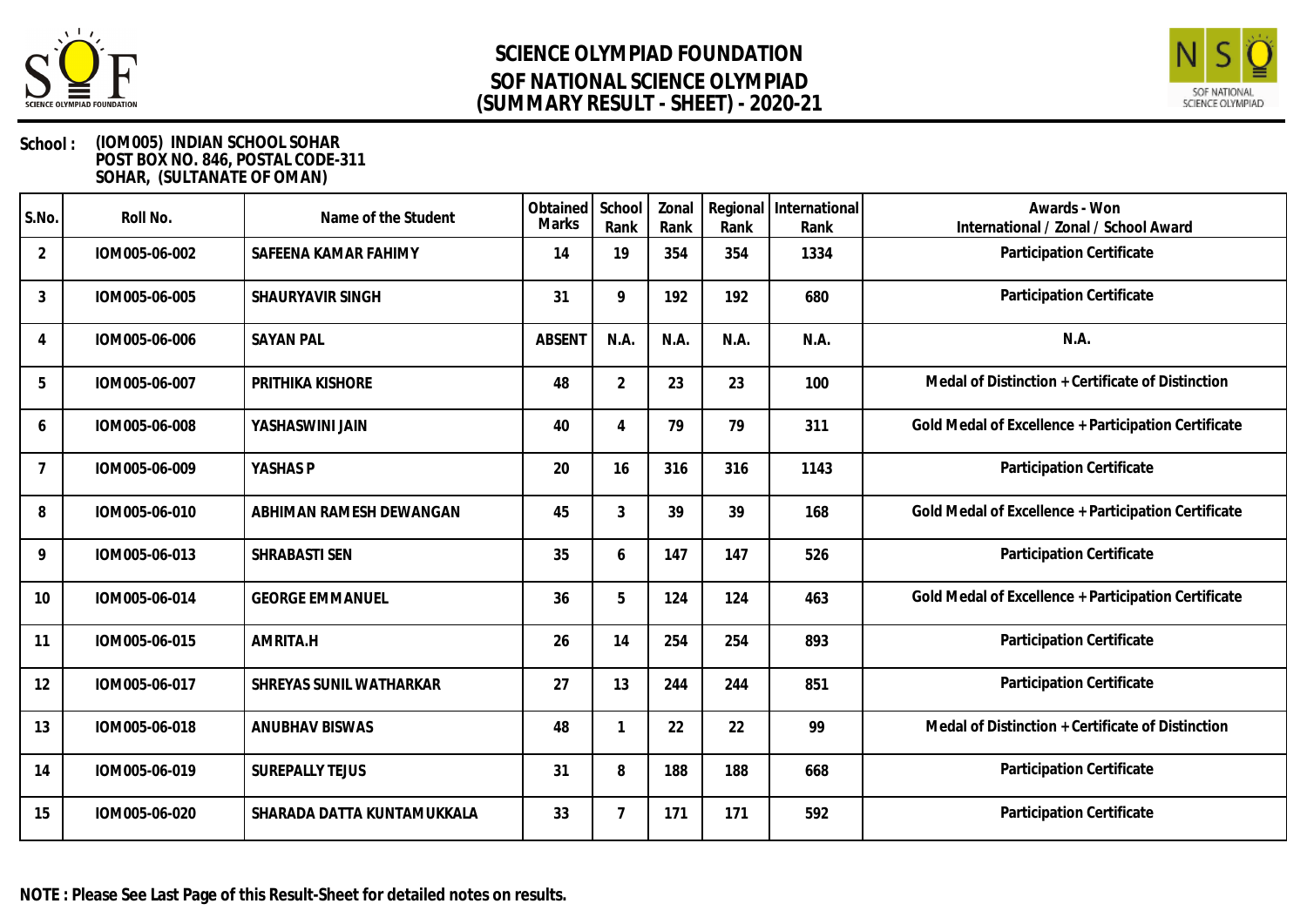



| S.No.          | Roll No.      | Name of the Student      | Obtained<br>Marks | School<br>Rank              | Zonal<br>Rank | Regional<br>Rank | International<br>Rank | Awards - Won<br>International / Zonal / School Award |
|----------------|---------------|--------------------------|-------------------|-----------------------------|---------------|------------------|-----------------------|------------------------------------------------------|
| 16             | IOM005-06-021 | <b>OVYA BEJOY</b>        | 19                | 17                          | 324           | 324              | 1186                  | Participation Certificate                            |
| 17             | IOM005-06-023 | <b>NALINI BABURAJ</b>    | 29                | 11                          | 216           | 216              | 753                   | Participation Certificate                            |
| 18             | IOM005-06-024 | <b>ANUSHREE POLAI</b>    | 24                | 15                          | 273           | 273              | 972                   | Participation Certificate                            |
| 19             | IOM005-06-025 | ANUGRAHA                 | 16                | 18                          | 342           | 342              | 1282                  | Participation Certificate                            |
| 20             | IOM005-06-027 | <b>BHAAVIK SAIBHUVIS</b> | 31                | 10                          | 198           | 198              | 689                   | Participation Certificate                            |
|                | IOM005-07-001 | SANJITA SELVAKUMAR       | 17                | 14                          | 287           | 287              | 1299                  | Participation Certificate                            |
| $\overline{2}$ | IOM005-07-002 | DIVISHA SHRIVASTAVA      | 26                | 12                          | 232           | 232              | 945                   | Participation Certificate                            |
| 3              | IOM005-07-003 | ANUGYA MANDAL            | 52                |                             | 14            | 14               | 46                    | Medal of Distinction + Certificate of Distinction    |
| 4              | IOM005-07-004 | NIVED ANOOP NAIR         | 38                | $\overline{7}$              | 102           | 102              | 422                   | Participation Certificate                            |
| 5              | IOM005-07-005 | SHYAM KONDATH SREEKUMAR  | 32                | 9                           | 163           | 163              | 665                   | Participation Certificate                            |
| 6              | IOM005-07-007 | SRUTHI HARIKUMAR PILLAI  | 41                | $\boldsymbol{\vartriangle}$ | 75            | 75               | 303                   | Gold Medal of Excellence + Participation Certificate |
| 7              | IOM005-07-008 | <b>RISHUL MANGLA</b>     | 44                | 3                           | 55            | 55               | 215                   | Gold Medal of Excellence + Participation Certificate |
| 8              | IOM005-07-009 | <b>VISHNU HARI</b>       | 40                | 5                           | 81            | 81               | 337                   | Participation Certificate                            |
| 9              | IOM005-07-010 | SHAURYA BEHERA           | 36                | 8                           | 117           | 117              | 481                   | Participation Certificate                            |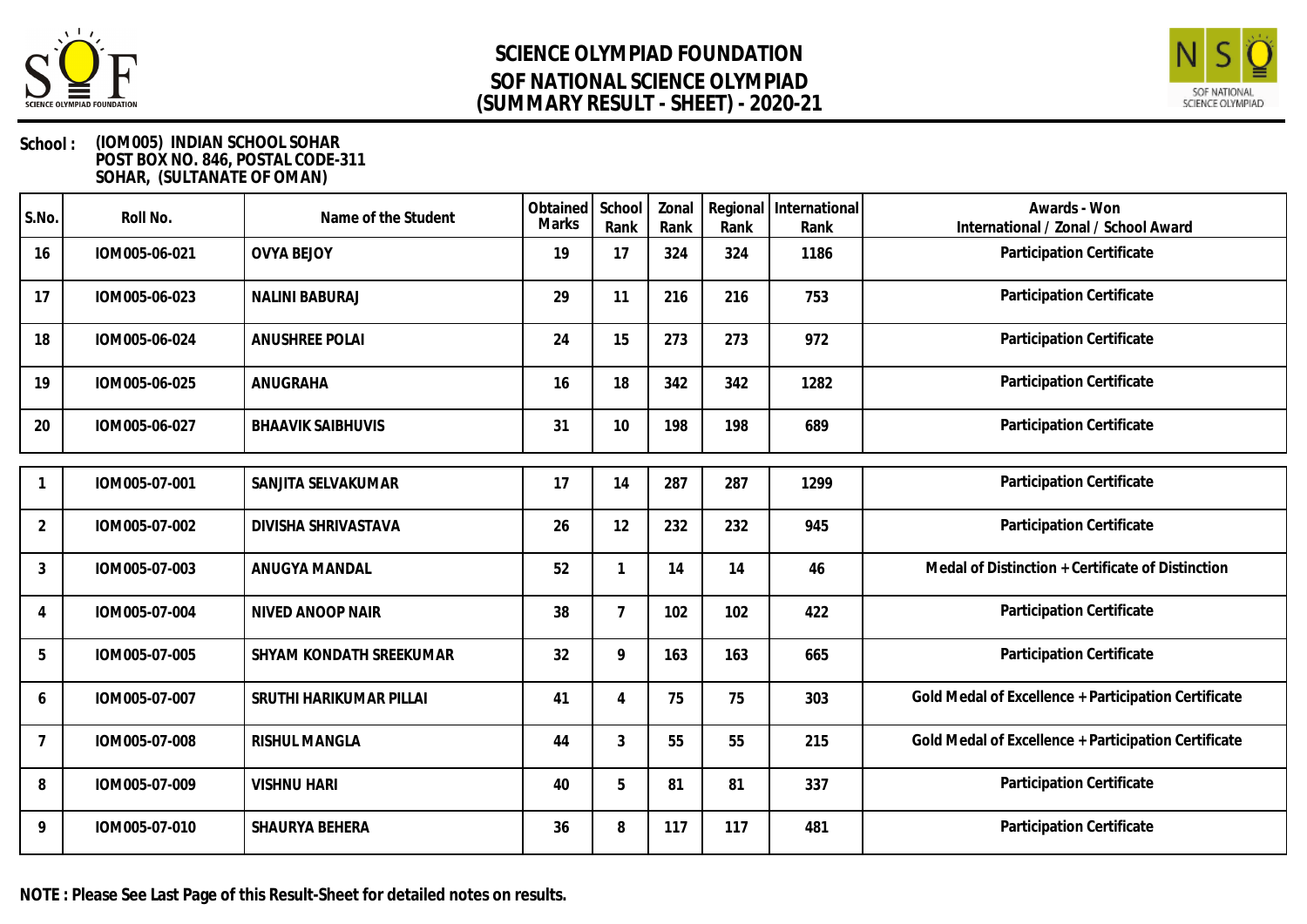



### **School : (IOM005) INDIAN SCHOOL SOHAR POST BOX NO. 846, POSTAL CODE-311 SOHAR, (SULTANATE OF OMAN)**

| S.No.          | Roll No.      | Name of the Student   | Obtained<br>Marks | School<br>Rank | Zonal<br>Rank | Regional<br>Rank | International<br>Rank | Awards - Won<br>International / Zonal / School Award                       |
|----------------|---------------|-----------------------|-------------------|----------------|---------------|------------------|-----------------------|----------------------------------------------------------------------------|
| 10             | IOM005-07-011 | <b>SAILI BEHERA</b>   | 22                | 13             | 259           | 259              | 1112                  | Participation Certificate                                                  |
| 11             | IOM005-07-012 | PRANAYA TP            | 38                | 6              | 96            | 96               | 402                   | Participation Certificate                                                  |
| 12             | IOM005-07-013 | AANYA RAWAT           | 44                | $\overline{2}$ | 48            | 48               | 196                   | Gold Medal of Excellence + Participation Certificate                       |
| 13             | IOM005-07-015 | SINJINI SINHABABU     | 30                | 10             | 181           | 181              | 753                   | Participation Certificate                                                  |
| 14             | IOM005-07-016 | <b>VEDI YADAV</b>     | 26                | 12             | 232           | 232              | 945                   | Participation Certificate                                                  |
| 15             | IOM005-07-017 | PULAKITA BEHARA       | 13                | 15             | 298           | 298              | 1389                  | Participation Certificate                                                  |
| 16             | IOM005-07-020 | SHOURYA UPADHYAY      | 30                | 11             | 185           | 185              | 761                   | Participation Certificate                                                  |
|                | IOM005-08-001 | <b>LUVYA P SHETTY</b> | 38                | 7              | 80            | 80               | 373                   | Participation Certificate                                                  |
| $\overline{2}$ | IOM005-08-002 | DHRUTI H G            | 50                |                | 10            | 10               | 56                    | Gifts Worth Rs. 500/-+Medal of Distinction + Certificate of<br>Distinction |
| 3              | IOM005-08-003 | KARPAGA VARSHENI      | 23                | 17             | 237           | 237              | 1050                  | Participation Certificate                                                  |
| 4              | IOM005-08-004 | <b>MADHAV KRISHNA</b> | 35                | 10             | 102           | 102              | 483                   | Participation Certificate                                                  |
| 5              | IOM005-08-005 | <b>ADITYA SAJEEV</b>  | 44                | 3              | 41            | 41               | 180                   | Gold Medal of Excellence + Participation Certificate                       |
| 6              | IOM005-08-006 | SIRI B PATIL          | 46                | $\overline{2}$ | 31            | 31               | 130                   | Gold Medal of Excellence + Participation Certificate                       |
| 7              | IOM005-08-007 | SHREYA PACKIRISAMY    | 29                | 13             | 178           | 178              | 770                   | Participation Certificate                                                  |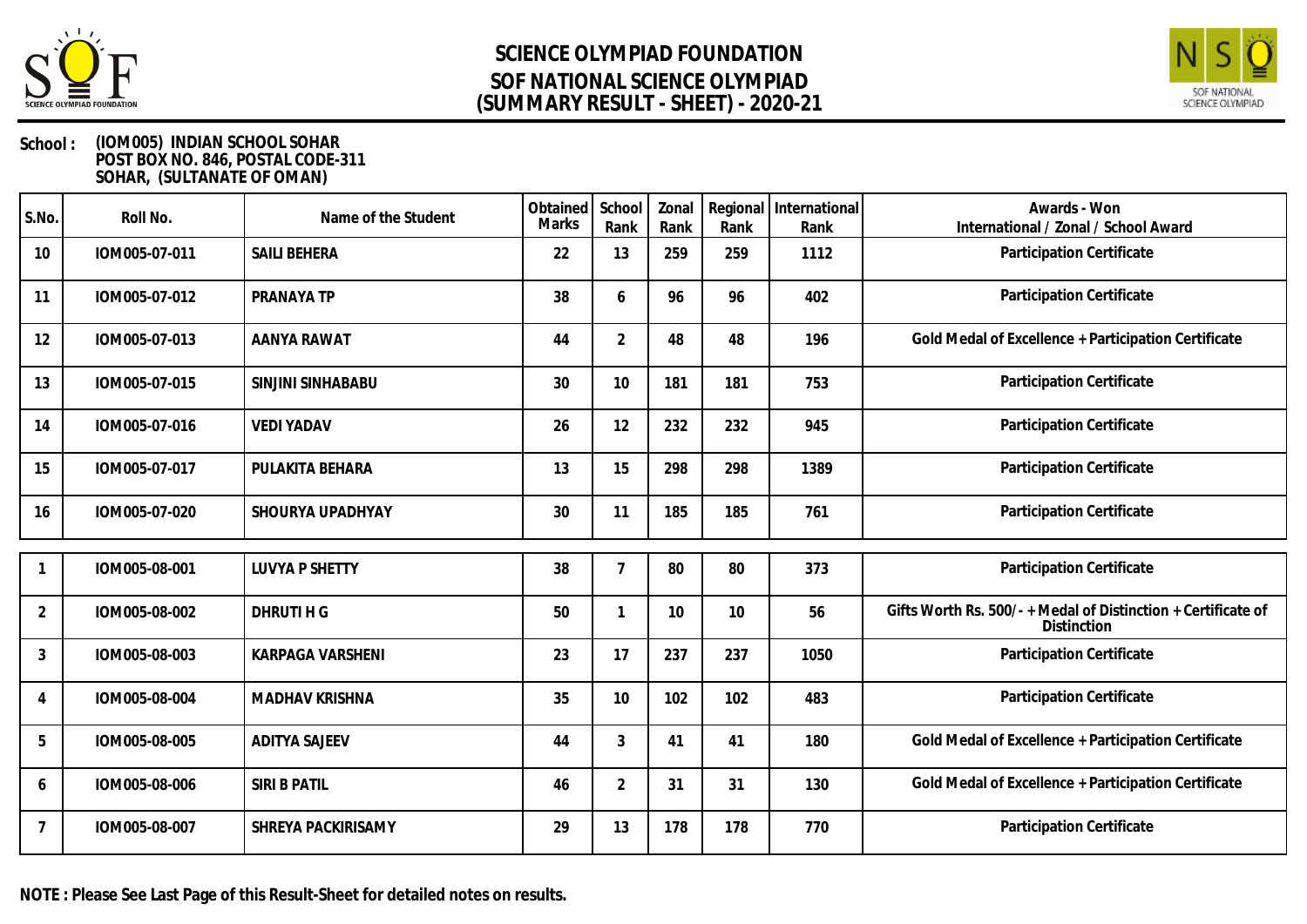



### **School : (IOM005) INDIAN SCHOOL SOHAR POST BOX NO. 846, POSTAL CODE-311 SOHAR, (SULTANATE OF OMAN)**

| S.No. | Roll No.                                            | Name of the Student         | Obtained School<br><b>Marks</b> | Rank | Zonal<br>Rank | Rank | Regional International<br>Rank | Awards - Won<br>International / Zonal / School Award |
|-------|-----------------------------------------------------|-----------------------------|---------------------------------|------|---------------|------|--------------------------------|------------------------------------------------------|
| 8     | IOM005-08-008                                       | VARSHNEY GANESH LAKADE      | 28                              | 15   | 185           | 185  | 806                            | Participation Certificate                            |
| 9     | IOM005-08-009                                       | YASH BHASKARKUMAR SHETH     | 40                              | 5    | 62            | 62   | 292                            | Participation Certificate                            |
| 10    | IOM005-08-010                                       | <b>DHRUV CHOKSHI</b>        | <b>ABSENT</b>                   | N.A. | N.A.          | N.A. | N.A.                           | N.A.                                                 |
| 11    | IOM005-08-011                                       | NITINKISOR RAJESH KUMAR     | 39                              | 6    | 69            | 69   | 322                            | Participation Certificate                            |
| 12    | IOM005-08-013                                       | CHENNURU VEDITHA            | 26                              | 16   | 209           | 209  | 909                            | Participation Certificate                            |
| 13    | IOM005-08-014                                       | SHAURYA SINGH               | 36                              | 8    | 91            | 91   | 431                            | Participation Certificate                            |
| 14    | IOM005-08-015                                       | SUREPALLY SPANDANA          | 36                              | 9    | 98            | 98   | 457                            | Participation Certificate                            |
| 15    | IOM005-08-016                                       | SAVIO GEORGE MATHEW         | 28                              | 14   | 184           | 184  | 805                            | Participation Certificate                            |
| 16    | IOM005-08-017                                       | <b>CLITUS COLACO</b>        | 33                              | 11   | 128           | 128  | 574                            | Participation Certificate                            |
| 17    | IOM005-08-018                                       | SWASTIKA MANISH JAGTAP      | 21                              | 18   | 250           | 250  | 1104                           | Participation Certificate                            |
| 18    | IOM005-08-021                                       | ANAGHA LAKSHMI KUNTAMUKKALA | 31                              | 12   | 153           | 153  | 672                            | Participation Certificate                            |
| 19    | IOM005-08-022                                       | SAJAL KUMAR PAL             | 18                              | 19   | 271           | 271  | 1232                           | Participation Certificate                            |
| 20    | Original - ZN9100-08-160<br>Revised - IOM005-08-023 | DHRUV CHOKSHI               | 41                              | 4    | 54            | 54   | 259                            | Gold Medal of Excellence + Participation Certificate |
|       | IOM005-09-001                                       | YASHITA SINGH               | 18                              | 11   | 214           | 214  | 1218                           | Participation Certificate                            |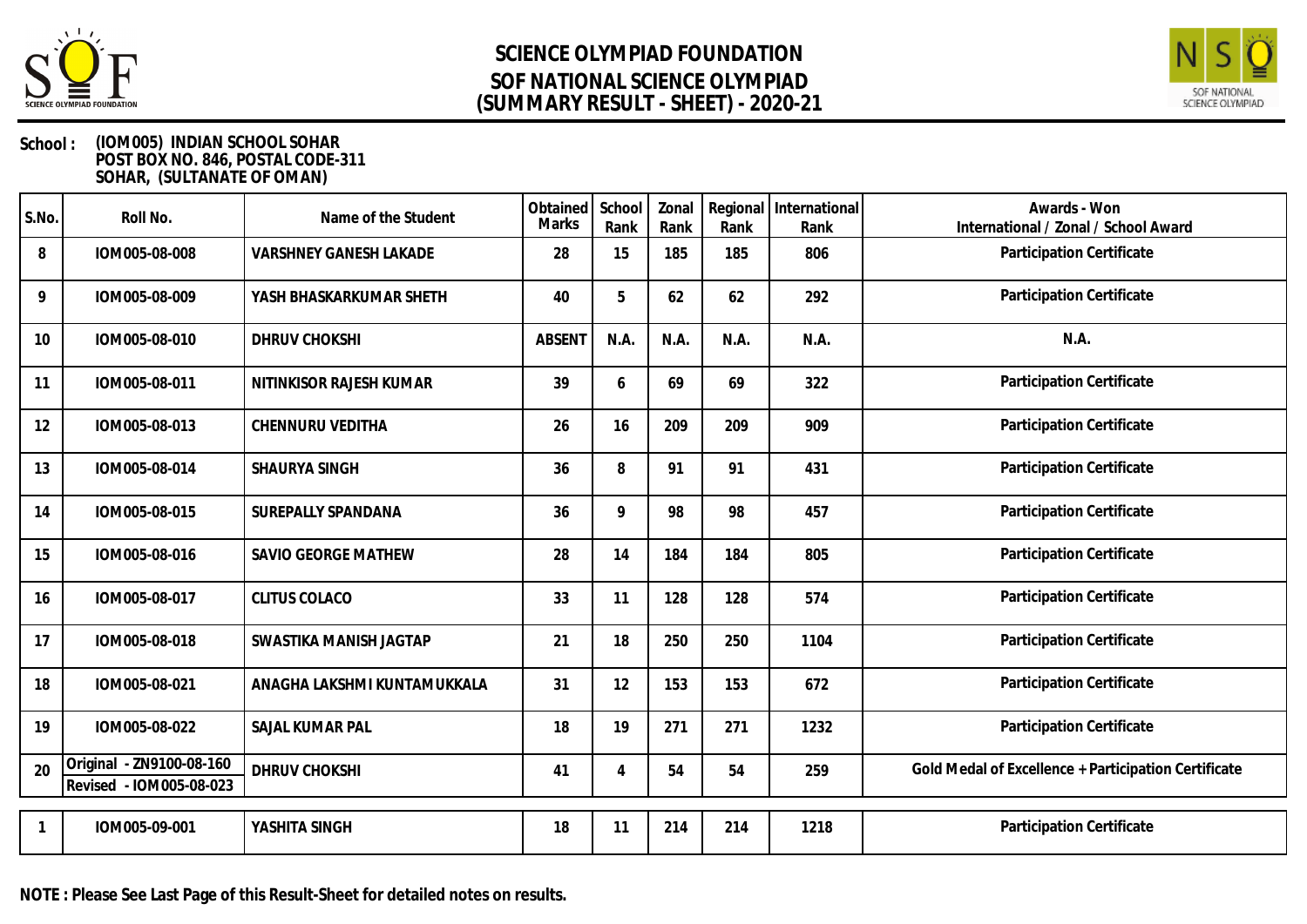



### **School : (IOM005) INDIAN SCHOOL SOHAR POST BOX NO. 846, POSTAL CODE-311 SOHAR, (SULTANATE OF OMAN)**

| S.No.          | Roll No.      | Name of the Student          | Obtained School<br><b>Marks</b> | Rank           | Zonal<br>Rank | Rank | Regional   International<br>Rank | Awards - Won<br>International / Zonal / School Award                         |
|----------------|---------------|------------------------------|---------------------------------|----------------|---------------|------|----------------------------------|------------------------------------------------------------------------------|
| $\overline{2}$ | IOM005-09-002 | MONISH GANGADHARAN           | 48                              |                | 9             | 9    | 86                               | Gifts Worth Rs. 500/- + Medal of Distinction + Certificate of<br>Distinction |
| $\mathbf{3}$   | IOM005-09-003 | ATHARV SANJAY WADKAR         | 23                              | 9              | 177           | 177  | 1010                             | Participation Certificate                                                    |
| 4              | IOM005-09-004 | <b>HANSINI CHETAN SALIAN</b> | 36                              | 4              | 68            | 68   | 449                              | Gold Medal of Excellence + Participation Certificate                         |
| 5              | IOM005-09-006 | <b>ULLASH P</b>              | 31                              | 6              | 97            | 97   | 648                              | Participation Certificate                                                    |
| 6              | IOM005-09-007 | JEET HIRENKUMAR DEKIVADIA    | 38                              | 3              | 49            | 49   | 349                              | Gold Medal of Excellence + Participation Certificate                         |
| 7              | IOM005-09-008 | <b>PAVAN NAMBIAR</b>         | 30                              | 7              | 112           | 112  | 703                              | Participation Certificate                                                    |
| 8              | IOM005-09-009 | AASTHA WADJIKAR              | 21                              | 10             | 196           | 196  | 1101                             | Participation Certificate                                                    |
| 9              | IOM005-09-010 | <b>NALAN BABURAJ</b>         | 30                              | 8              | 117           | 117  | 714                              | Participation Certificate                                                    |
| 10             | IOM005-09-011 | <b>SIDAMBARISVAR</b>         | 33                              | 5              | 88            | 88   | 570                              | Participation Certificate                                                    |
| 11             | IOM005-09-013 | <b>AMAN SAJI</b>             | 41                              | $\overline{2}$ | 35            | 35   | 262                              | Gold Medal of Excellence + Participation Certificate                         |
|                | IOM005-10-001 | <b>SWATI RAJESH</b>          | 41                              | 3              | 29            | 29   | 253                              | Participation Certificate                                                    |
| $\overline{2}$ | IOM005-10-003 | <b>KARTIK N. S</b>           | 26                              | 6              | 125           | 125  | 833                              | Participation Certificate                                                    |
| $\mathbf{3}$   | IOM005-10-004 | <b>ROSHMIT MANDAL</b>        | 27                              | 5              | 123           | 123  | 809                              | Participation Certificate                                                    |
| 4              | IOM005-10-005 | <b>ADVAIT NAIR</b>           | 38                              |                | 49            | 49   | 340                              | Participation Certificate                                                    |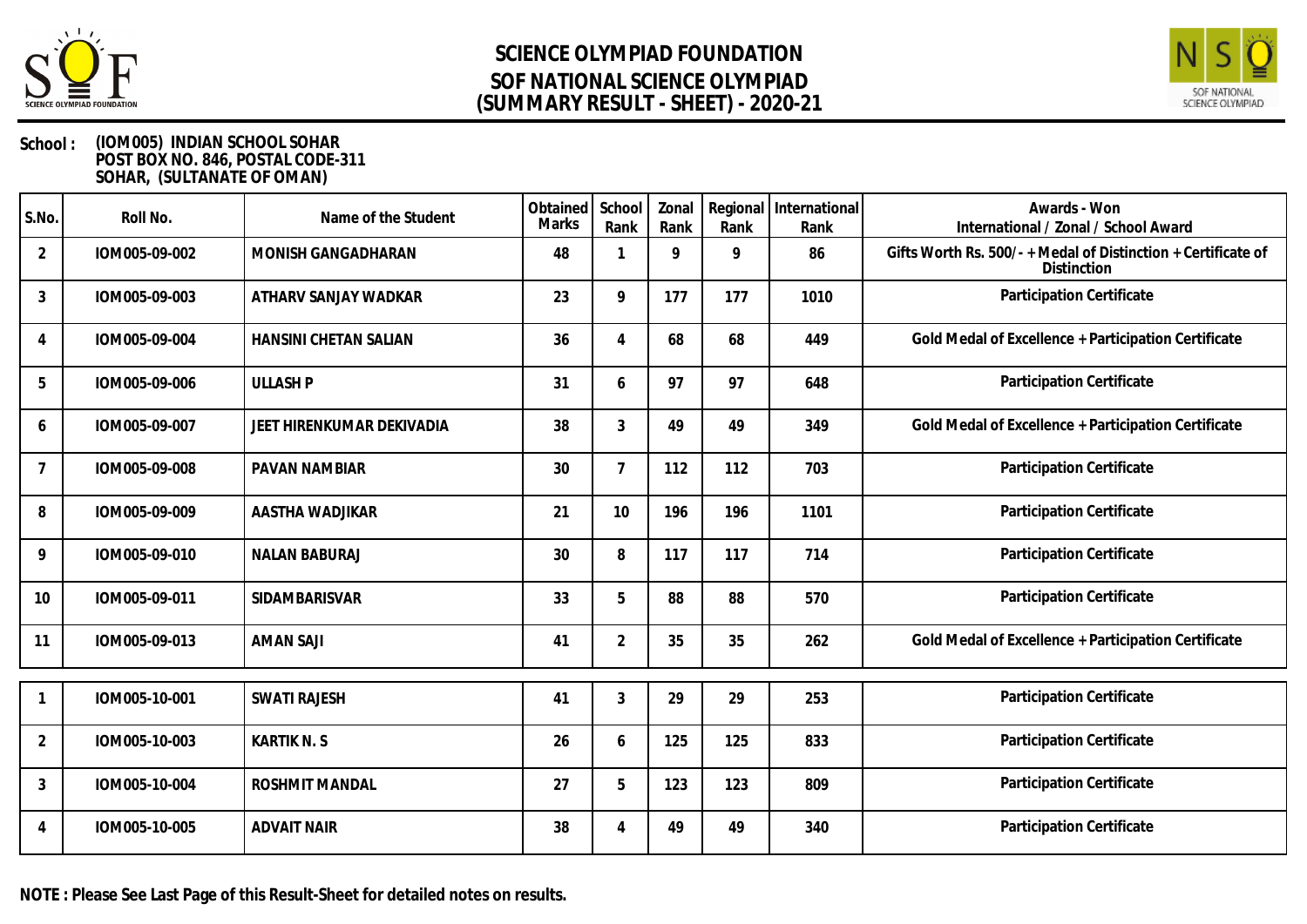



| S.No.        | Roll No.      | Name of the Student      | Obtained<br>Marks | School<br>Rank | Zonal<br>Rank | Rank           | Regional   International<br>Rank | Awards - Won<br>International / Zonal / School Award          |
|--------------|---------------|--------------------------|-------------------|----------------|---------------|----------------|----------------------------------|---------------------------------------------------------------|
| 5            | IOM005-10-006 | PRAGATHEESWARI SARAVANAN | 41                | $\overline{2}$ | 28            | 28             | 251                              | Gold Medal of Excellence + Participation Certificate          |
| <sub>6</sub> | IOM005-10-010 | KRITHYAA VIJAYANAND      | 45                |                | 11            | 11             | 148                              | Medal of Distinction + Certificate of Distinction             |
|              | IOM005-11-002 | PRIYASHA MANGLA          | 30                | 2              | 22            | 22             | 508                              | Medal of Distinction + Certificate of Distinction             |
|              | IOM005-11-003 | MIHIRA.S.NAIR            | 20                | 3              | 74            | 74             | 1011                             | Participation Certificate                                     |
| 3            | IOM005-11-004 | <b>GARVIT SINGH</b>      | 35                |                | 12            | 12             | 302                              | Medal of Distinction + Certificate of Distinction             |
|              | IOM005-11-006 | <b>VIBHAVAN SAIBUVIS</b> | <b>ABSENT</b>     | N.A.           | N.A.          | N.A.           | N.A.                             | N.A.                                                          |
|              | IOM005-11-009 | KAVYA MALVIYA            | 10                |                | 94            | 94             | 1313                             | Participation Certificate                                     |
|              | IOM005-12-001 | MRIDULA HARIKUMAR PILLAI | 38                |                |               | $\overline{7}$ | 126                              | Gifts Worth Rs. 500/- + Medal of Distinction + Certificate of |
|              |               |                          |                   |                |               |                |                                  | Distinction                                                   |